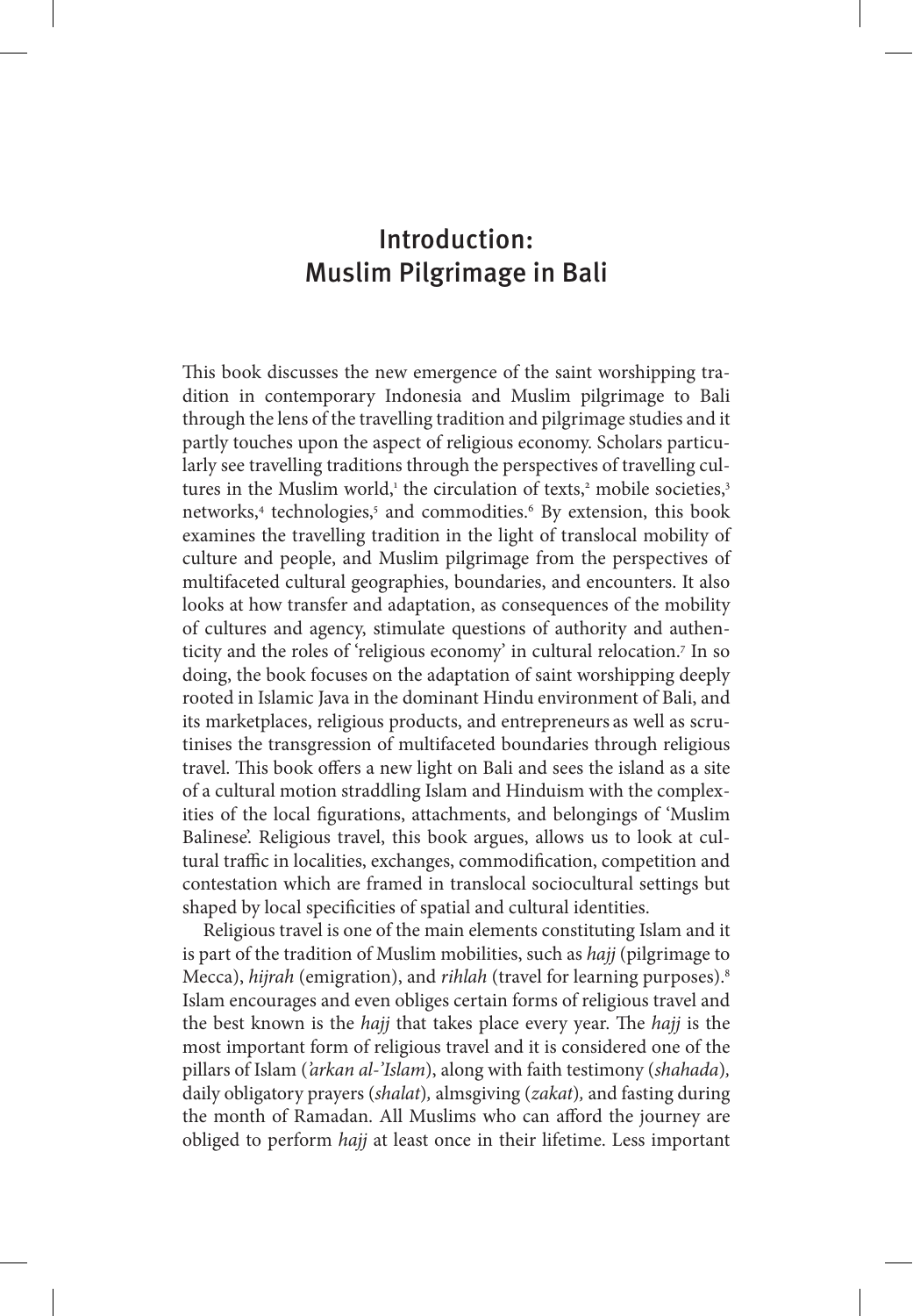than *hajj* is *umrah,* where Muslim pilgrims travel to Mecca and Medina and pray at various sacred places located in both cities. It is highly recommended (*sunnah mu'akkad*) for Muslims to perform *umrah* should they be able to do so financially and physically. Muslims may perform *umrah* throughout the year, but *hajj* is performed only in the month of *dhul-hijjah,* the last month of the Muslim lunar calendar.

In addition to *hajj* and *umrah,* Islam also recognises the practice of religious travel to sacred sites or *ziarah. Ziarah* means 'to visit' or to venerate a saint through visiting his grave. It is also labelled 'little *hajj*' as it delivers the same religious merit as performing *hajj* or *umrah. Ziarah* to tombs of saints is a phenomenon of immense importance throughout the Muslim world.9 James Fox observes that "throughout the Islamic world, visits to the tombs of the saints and holy men of Islam are an accepted act of piety. In Java, as well as elsewhere in Indonesia, such visits to holy tombs are a well-established practice."10 Importantly, *ziarah* to the graves of saints in contemporary Indonesia is one of the vibrant religious traditions showing a close connection to the rising religious market and tourism. It involves thousands of sites and hundreds of thousands of pilgrims.<sup>11</sup> Nevertheless, in Indonesia and elsewhere in the Muslim world, *ziarah* serves as a vital indicator of the differences between traditionalist and reformist Muslims. The reformists uncompromisingly condemn saint veneration and *ziarah* to saints' shrines which are seen as an unlawful ritual even worse than idolatrous acts (*shirk*)*,* in contrast to the traditionalists who encourage Muslims to make pilgrimages to the shrines of Muslim saints.<sup>12</sup>

This book particularly examines *ziarah* to the newly discovered graves of the Wali Pitu (Seven Saints). The Wali Pitu refers to the seven Muslim saints in Bali, namely Habib Umar Bin Maulana Yusuf Al-Maghribi, Habib Ali bin Abu Bakar al-Khamid, Habib Ali bin Zainal Abidin al-Idrus, Habib Ali bin Umar Bafaqih, Shaykh Yusuf al-Baghdi, The Kwan Lie or Shaykh Abdul Qadir Muhammad and Mas Sepuh or Raden Amangkuningrat. Four of the Wali Pitu members bear the honorific '*habib',* an equivalent title of *sayyid* (male descendants of the Prophet Muhammad), whereas the two others have the title '*shaykh'* particularly referring to non-*sayyid* Arab descents, and the title '*raden'* designating noble aristocrat families in Java. The Javanese Kiai Toyyib Zaen Arifin (1925-2001) first coined the Wali Pitu concept in 1992. He discovered the graves of the Wali Pitu in Bali and, together with his Javanese disciples associated in the pseudo-Sufi group Al-Jamali living in Bali, popularised the Wali Pitu worshipping tradition. He was also actively involved in marketing and organising *ziarah* to the Wali Pitu's graves which are scattered around Bali (see figure 2 for the geographical locations of the graves). As a result of his discovery, the graves of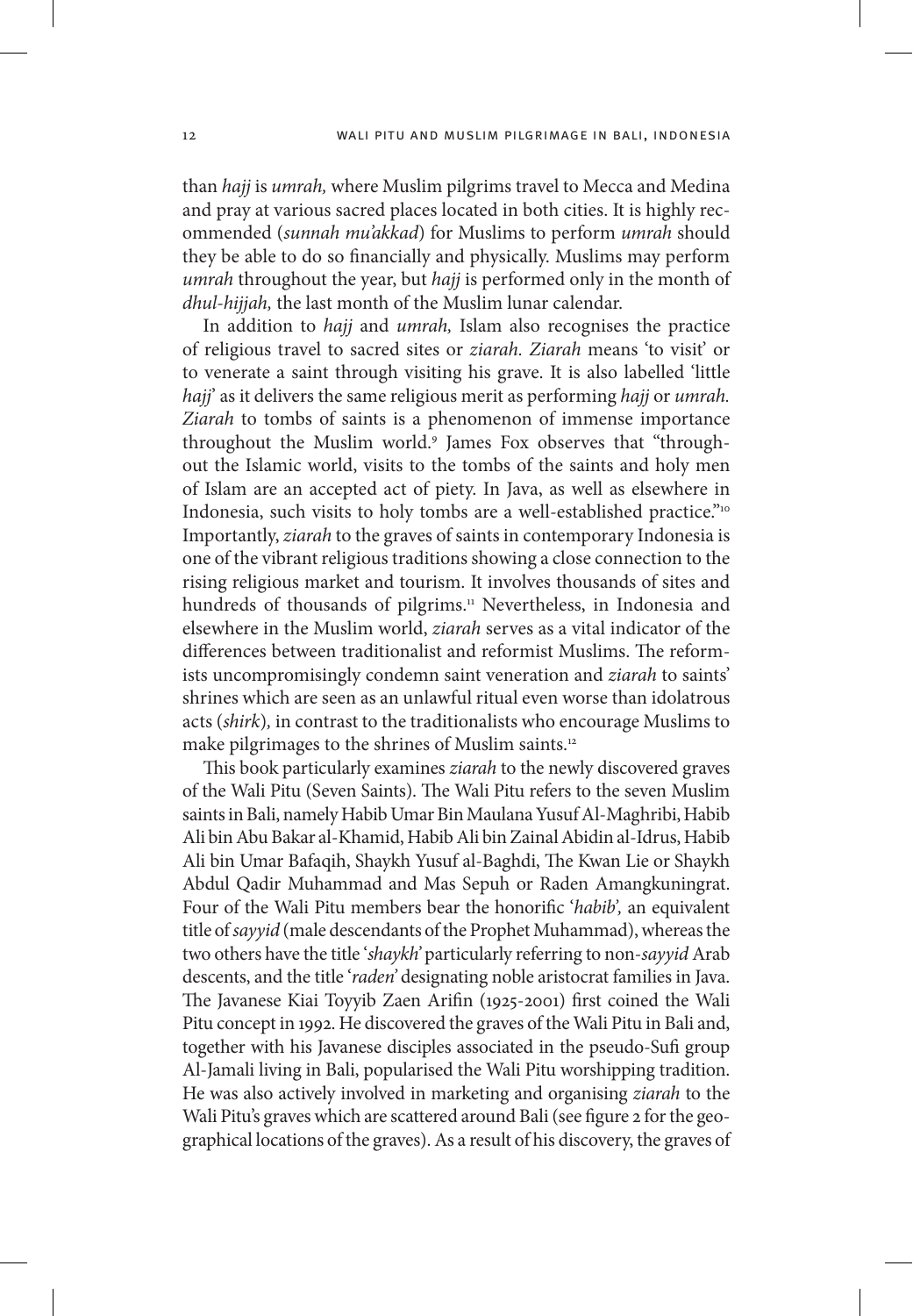the Wali Pitu have been transformed into lucrative *ziarah* sites, especially for Javanese Muslims who visit Bali for religious tourism (*wisata religi*).

Despite Bali's considerable fame as a celebrated tourist destination, Indonesian Muslims did not entertain the notion of making pilgrimages to Bali until rather recently. Even today, the term 'Wali Pitu' still sounds odd in many Indonesian Muslims' ears because the concept of a saint (*wali*) in Indonesia has for decades been exclusively related to the Wali Sanga, the nine saints in Java. For a long time, making pilgrimages to the tombs of saints (*ziarah wali*) implied Muslim pilgrimage to the graves of these nine saints. In addition, Java is usually associated with the history of Muslim saints in Indonesia, whereas neighbouring Bali is mostly seen as a Hindu island. The island is often called the 'island with a thousand temples' (*pulau seribu pura*) and the 'island of the gods' (*pulau dewata*), and it is home to many famous tourist – rather than *ziarah* – destinations. Thanks to the emergence of the Wali Pitu, Bali is no longer seen solely as a tourist destination but has been transformed into an island where Muslims may make their pilgrimage, which facilitates the spatial expansion of the thriving *wisata religi* business in Java.13

Investigating the emergence of the Wali Pitu and Muslim pilgrimages in Bali, the main question in this book is *how was Wali Pitu invented and how is it marketed, experienced and contested?* The discussion on this 'invention' mainly centres on the more detailed questions about the person who invented the Wali Pitu tradition, how he invented it, and what the most essential premises of this tradition are. The term 'marketed' refers in particular to the entanglement of religious tradition and the market. It tries to capture the ways in which the tradition of saint veneration demands religious consumption and how it is intertwined with the emergence of the religious market in contemporary Indonesia. Regarding the notion of 'experience', this book will be looking at the subjective aspects of those involved in the pilgrimage, notably by examining the pilgrims and pilgrimage practices in Bali. Finally, by using the notion of 'contested', this study examines the dynamics of the pilgrimage sites in their sociocultural contexts.

The research problem under investigation is indeed thought-provoking, particularly because of the dearth of studies on Islam in Bali and the almost total absence of studies on saint veneration on the island. Anthropological works exclusively define Bali as a Hindu island in the dominant Muslim country, Indonesia.14 For a historical study of Islam in Bali, Adrian Vickers's article (1987) is possibly a stepping stone.15 Complementing Vickers's article are Jean Couteau's two articles on the history and contemporary dynamics of Muslims in Bali,<sup>16</sup> and Brigitta Hauser-Schäublin's article that examines the interaction between Islam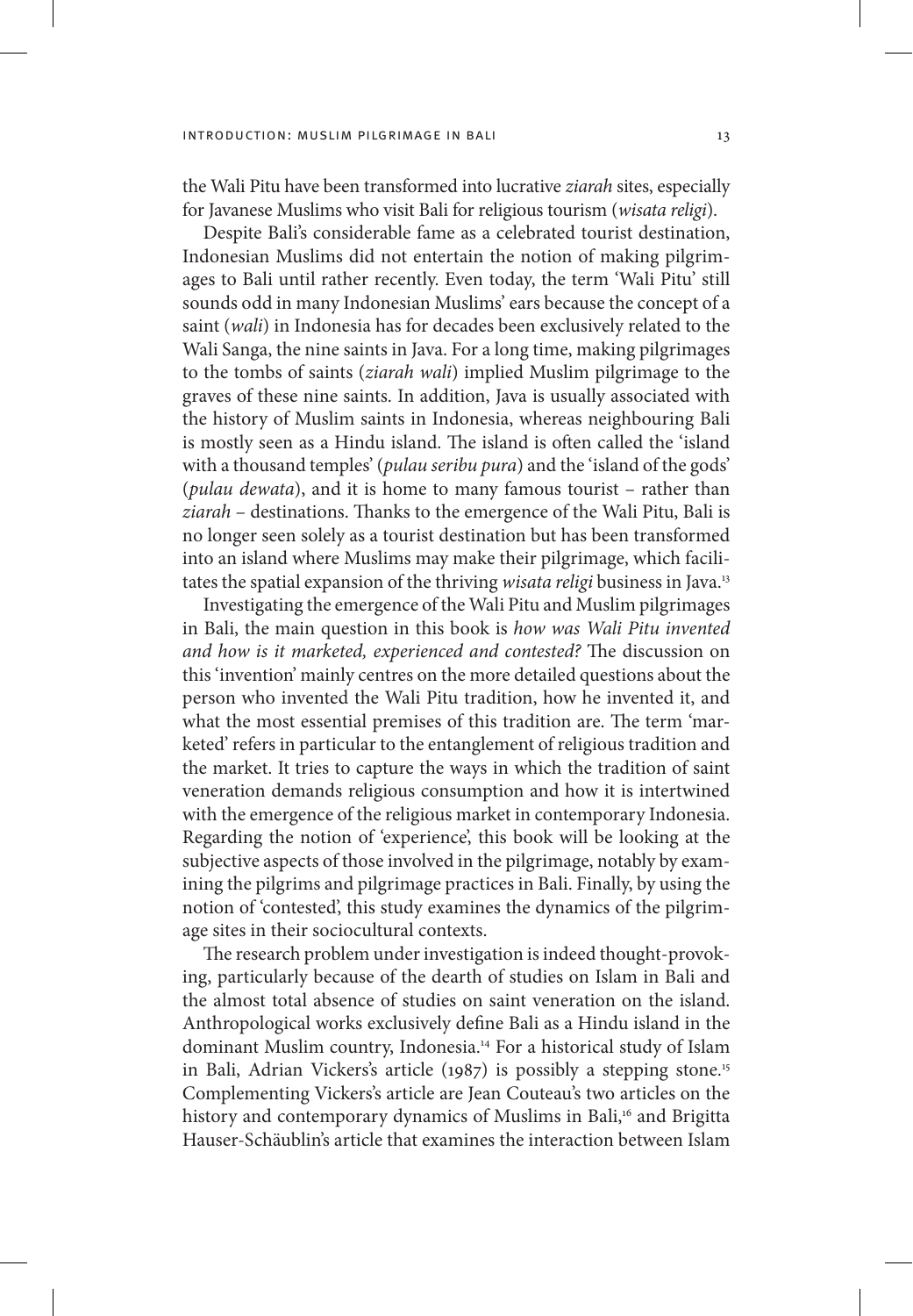and the indigenous Hindu-Balinese 'Bali Aga' in north Bali.<sup>17</sup> Two ethnographic studies have been made by Fredrick Barth (1993)<sup>18</sup> and Erni Budiwanti (1995)<sup>19</sup> and they cover the Muslim community of the village Pagetapan/Pegayaman in north Bali. Two illuminating articles by Lene Pedersen (2008)<sup>20</sup> and Meike Rieger (2014)<sup>21</sup> examine Muslim and Hindu dynamics in mixed Hindu-Muslim villages in central and east Bali. However, these studies do not take into account the issue of saint veneration on the island.

Studies on saint veneration in Indonesia in general include biographical and philological analyses, such as those written by Rinkes,<sup>22</sup> Schrieke,<sup>23</sup> and Drewes.<sup>24</sup> Only a few scholars, namely James Fox,<sup>25</sup> Tommy Christomy,<sup>26</sup> Nelly van Doorn-Harder, Kees de Jong,<sup>27</sup> Jamhari,<sup>28</sup> and Muhaimin,<sup>29</sup> examined Indonesian Muslim pilgrimages anthropologically. Bagus Laksana's recent anthropological work comparatively discusses Muslim and Catholic pilgrimage in Java,<sup>30</sup> whereas George Quinn's *Bandit Saints of Java* (2019) relates the peculiarity of Java sainthood tradition amid the rising Islamic fundamentalism in contemporary Indonesia.<sup>31</sup> These studies do not touch upon the issue of the pilgrimage market, which features prominently in the works by George Quinn (2008)32 and Martin Slama (2012).33 Another characteristic of the aforementioned studies is their predominant focus either on Java's Wali Sanga or other saintly places in Java. The topic of this book offers a specific case study of Muslim saints and pilgrimages on the island of Bali.

My first engagement with the study of Muslim saints in Bali focused on the institutionalisation of Balinese Muslim sainthood in my article entitled "Inventing Balinese Muslim Sainthood" (2013).<sup>34</sup> In the article I argued that the Wali Pitu was the saint worshipping tradition of Balinese Muslims. Nevertheless, as I was working on this book and after intensive fieldwork in Bali, I discovered that the argument is deceptive. I am convinced that the Wali Pitu has Javanese rather than Balinese roots, which Martin Slama correctly argued in his *From Wali Songo to Wali Pitu: The Travelling of Islamic Saint Veneration to Bali* (2014). Furthermore, Slama's publication illustrates the travel of saint worshipping from Java to Bali and its correspondence with the rise of religious tourism (*wisata religi*) in Java.35 These early publications on Muslim saint veneration in Bali however do not touch upon the dynamics of the pilgrimage sites and their sociocultural contexts. Therefore, to fill some of the gaps in scholarly discussions, this book presents Indonesian Muslim saints beyond Java and the pilgrimage to Muslim sacred sites outside Java. It provides a new insight to the travelling tradition of Muslim saint veneration in Java that recently travelled to Bali. Furthermore, in Bali, Islam as a minority religion represents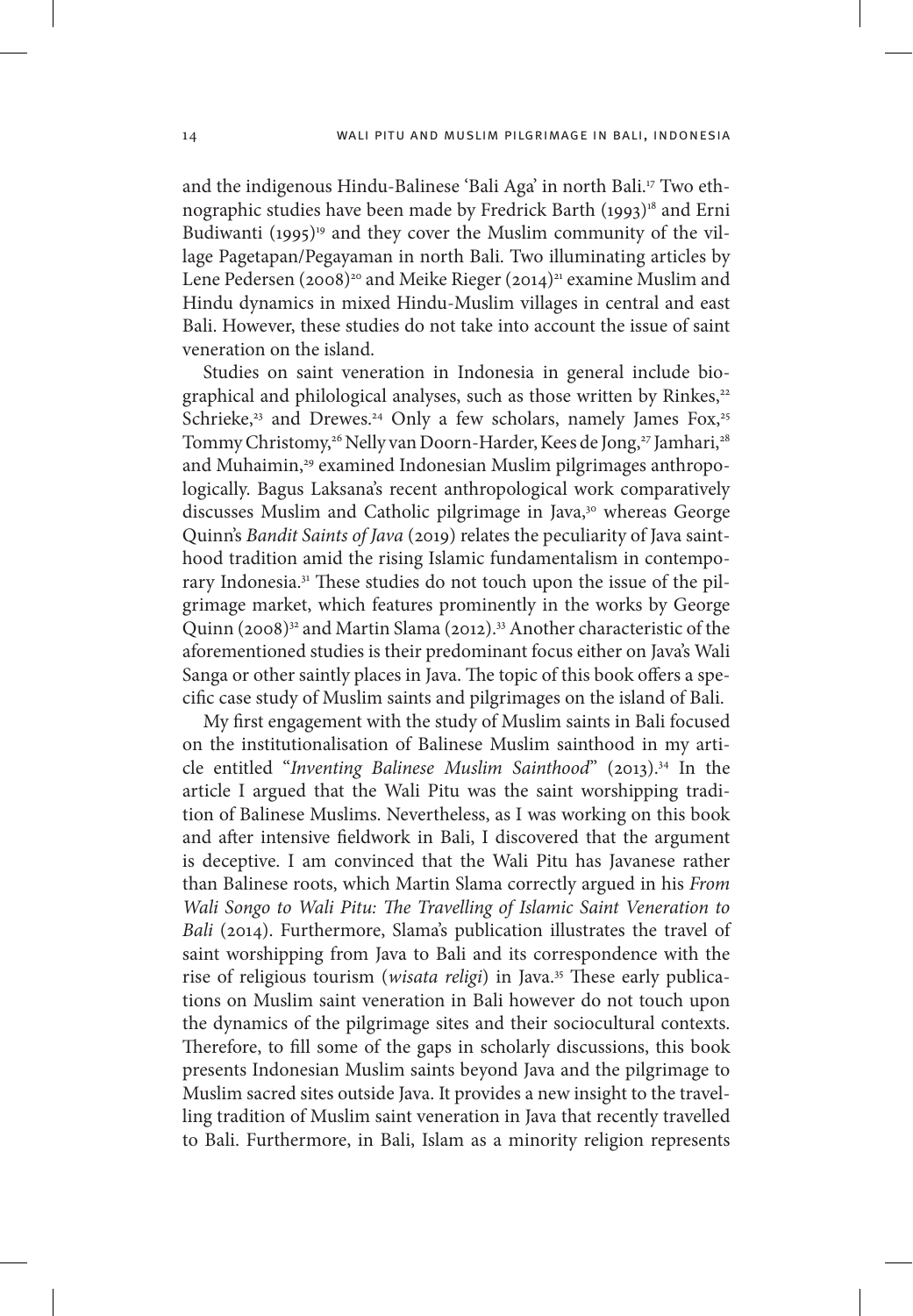a kind of 'invisible Islam', a fact that is all but neglected in scholarly debates. On the one hand, this study offers a glimpse into the diversity and dynamics within Muslim communities in Bali and their intra-Muslim and inter-religious relationships. On the other hand, this book also partly tries to disclose the trans-insular dynamic between Java and Bali and demonstrates the intricate relationship that exists between the two islands. This book intends to offer an alternative view to temper the radical contrast often perceived between Islamised Java and Hindu Bali, which for a long time has been one of the orientalist's visions.<sup>36</sup>

## Invisible Islam: Exclusion and Inclusion of Muslim Balinese

With the designation as the 'island of the gods' (*pulau dewata*) enriched with 'a thousand temples' (*pulau seribu pura*), Bali becomes an exceptional island as it is like a 'Hindu museum' in the largest Muslim country in the world, Indonesia. This popular narrative portrays Bali as exclusively Hindu and it has eclipsed the presence of Islam on the island. In academic circles too, 'Muslim Balinese' have received scant attention. However, the presence of Muslims in Bali has been recorded since the reign of the Hindu Javanese kings of Majapahit and prior to the rise of the first Islamic Kingdom in Java, Demak, in 1478.37 During the reign of Dalem Ketut Ngulesir (1380-1460), forty Javanese Muslim soldiers accompanied the king's return to Bali from his journey to Java. The lore also says that during the time of King Baturenggong (1480-1550), Muslims were sent to the king in an unsuccessful attempt to convert him to Islam.38 These Muslim missionaries later established a Javanese hamlet (Kampung Jawa) at Lebah in Klungkung and the Muslim community of Saren Jawa in Gelgel where Bali's oldest mosque can still be found.39 In 1669, the Wajonese-Buginese Muslim leader, Daeng Nahkoda, established the Wajo district (Kampung Wajo) in Jembrana, west Bali.40 The Muslim community of Pegayaman in north Bali was established in the 17<sup>th</sup> century by Javanese soldiers from the Kingdom of Buleleng.<sup>41</sup>

The fall of Makassar to the Dutch escalated Muslim Buginese migration in the  $17<sup>th</sup>$  century<sup>42</sup> and Buginese Muslims established their settlements in many parts of Bali such as in Serangan in south Bali and they founded a Buginese hamlet (Kampung Bugis) in north Bali.43 In 1740, Balinese Hindu rulers conquered the western part of Lombok that was the home of the Muslim Sasaks who then came under the rule of Hindu kings until the end of the 19<sup>th</sup> century.<sup>44</sup> Following this conquest, Muslims of Sasak origin were sent to Bali to serve under their Balinese rulers and they established Muslim communities in Bukit Tabuan and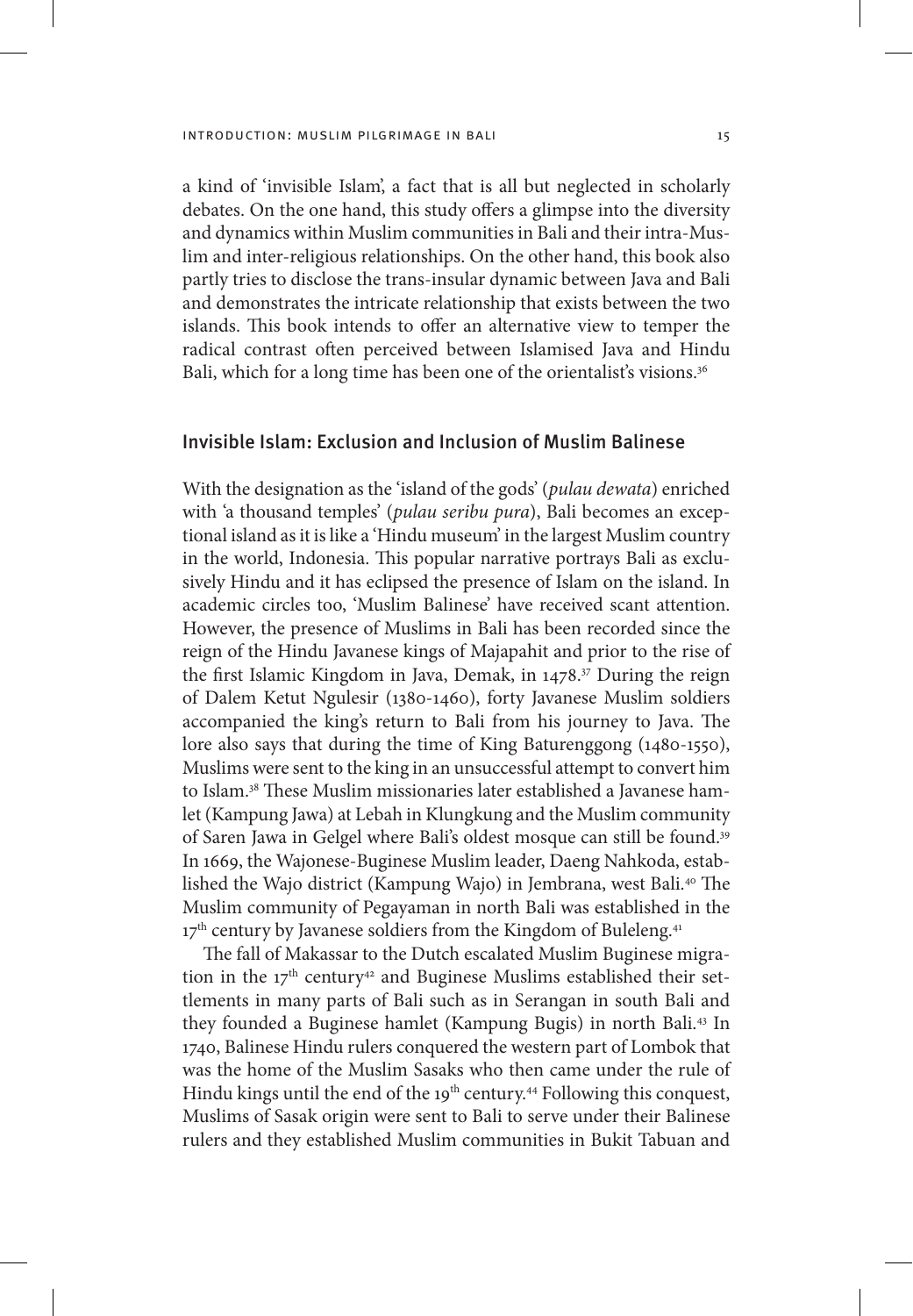Kecincang, Sindu, Sidemen, Karang Sokong, Telaga Mas, and Nyuling in east Bali. In 1798, the Malay Sharif Abdullah bin Yahya al-Qodry arrived in Loloan which had been significantly inhabited by Muslim Wajonese-Buginese and transformed the village into an important Muslim economic and religious centre in south-west Bali.45 Around 1832, following a remarkable success in the war against the Kingdom of Mengwi, the Javanese Muslim prince Raden Sastraningrat established the Muslim hamlet of Kepaon (Kampung Kepaon) in Denpasar, south Bali.46

The Muslim communities in Bali are notable for their foreign origins. They particularly trace their origin to settlers from Java, the Buginese from South Sulawesi (Makassar), Sasak (Lombok),<sup>47</sup> and Hadrami-Arabs.48 However, there were also Balinese Muslim converts, particularly among the commoners who do not belong to the three Balinese castes (*triwangsa*).49 These Muslim communities – both those of foreign origins and Balinese converts – have been living in Bali for centuries. Likewise, there had been intense interaction between these two religious traditions which generated a hybrid Balinese Muslim tradition,<sup>50</sup> which produced such texts as *Krama Sělam*, the 18<sup>th</sup> century Javanese-Balinese prose treatise on Muslim theology and mysticism, *Tuwan Sméru*, a Javanese-Balinese didactic and speculative poem on Islam, and *Geguritan Nabi Muhammad* and *Ki Kertanah,* two Balinese Islamic stories about the Prophet Muhammad.51 For Balinese Hindus, their Muslim neighbours – who have long Balinese histories and have assimilated to Balinese identity – are known as Muslim brothers/sisters (*nyama slam*).52

Bali was the last region in the Indonesian archipelago to be included under Dutch colonial power. There had been Dutch earlier efforts to control the island, but it did not happen until the early  $20<sup>th</sup>$  century, particularly after the royal courts of Bali preferred to commit suicide (*puputan*) in 1906-1908 rather than to surrender to colonial powers. Having seen the wave of Islamisation in Java, which the Balinese had apparently resisted, the Dutch refined Balinese culture and turned the island into a 'Hindu museum' amid the Islamised rest of the archipelago. In the 1920s, the Dutch colonial government imposed the so-called *Baliseering* (Balinisation of the Balinese) development project in an effort to preserve Balinese culture, protect it from the wave of Islamisation, and teach the Balinese how to be 'authentic Balinese'.53 The implementation of this image of Bali – seen and imagined by the colonial government – as authentic and as the last surviving Hindu vestige, replete with temples and religious ceremonies, ultimately resulted in Bali becoming an international tourist destination while the project at the same time was also meant to curb the infiltration of Islam<sup>54</sup>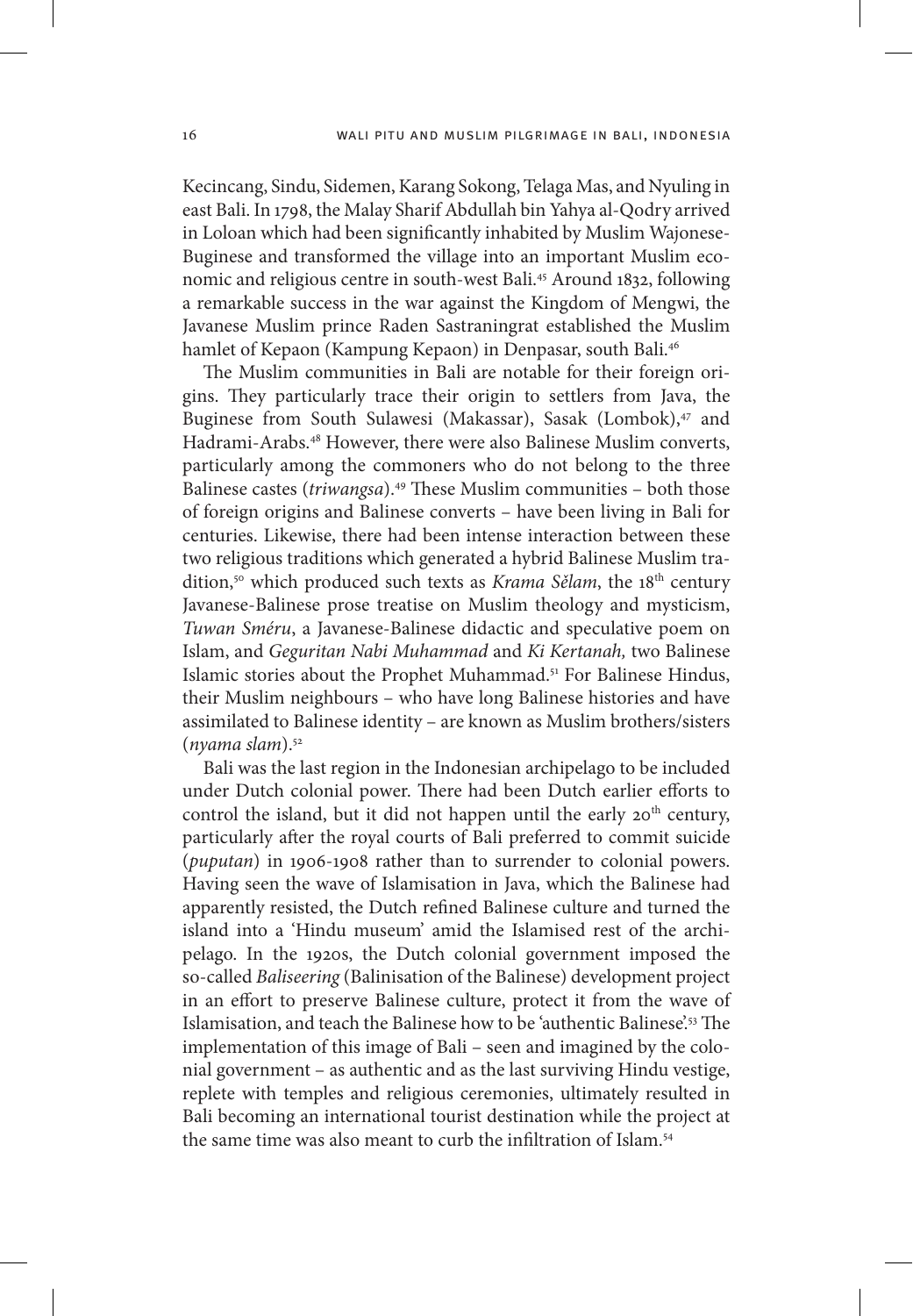In the aftermath of the declaration of Indonesian independence in 1945, the post-colonial government inherited the rules and regulations of its colonial predecessor, particularly in affairs related to tourism. Soon after independence and the nationalisation of Dutch colonial assets, the first Indonesian president, Soekarno, expanded Bali Ngurah Rai Airport to make it accessible to jetliners and he undertook the construction of a luxurious hotel on Sanur Beach financed by Japanese war reparation funds.<sup>55</sup> In the 1950s, central government tourism planning was established and the president was pleased to take his guests to Bali where he had built a presidential palace in the mountains at Tampaksiring in 1957. Nevertheless, the number of Western tourists persistently declined in reaction to the nationalisation of former Dutch enterprises in 1957, the establishment of Guided Democracy (Demokrasi Terpimpin) (1957-1966), and the eruption of Bali's tallest volcano, Gunung Agung, which led to thousands of deaths in 1963.<sup>56</sup>

In the early years of the New Order, the government strove to revive Bali's tourism. In the first phase of the Five-Year Development Plans (Rencana Pembangunan Lima Tahun/Repelita) (1969-1974), the New Order government targeted to retransform Bali into an international tourist destination.<sup>57</sup> The need to build infrastructure for tourism was supported by manpower imported from the neighbouring islands, particularly from Java, and almost all of the workers were non-Hindu. The promise of employment in the tourism sector also invited migrants from Java and Lombok to come to the island of their own accord. This later influx, particularly of Muslims, contributed significantly to the increasing population in Bali. According to a 1980 government report, Muslims in Bali formed only 4% of the total population (123,629), whereas  $93\%$  (2,296,336) of the population was Hindu. The latest report from 2010 suggests a doubling the number of Muslims on the island and shows that Muslims formed just over 13% (520,244) of the total population, whereas Balinese Hindus formed 83.6%  $(3,247,283)$ .<sup>58</sup> These contemporary Muslim migrants tend to be excluded from the definition of Muslim brothers/sisters of *nyama slam* because they have no roots in Balinese culture and society and are therefore often referred to as Muslim *pendatang* (newcomers)*.* 59

The rising number of Muslim migrants in Bali formed the backdrop of the current tension between Hindus and Muslims and not exclusively between Hindus and Muslim *pendatang* but also between Hindus and their *nyama slam* fellow islanders. This tension increased in the aftermath of the fall of New Order government in 1998. The Bali bombings of 2002 – and later again in 2005 – exacerbated relations between Hindus and Muslims.<sup>60</sup> Although minor incidents against Muslim migrants in Denpasar did occur, no large-scale violence has been recorded.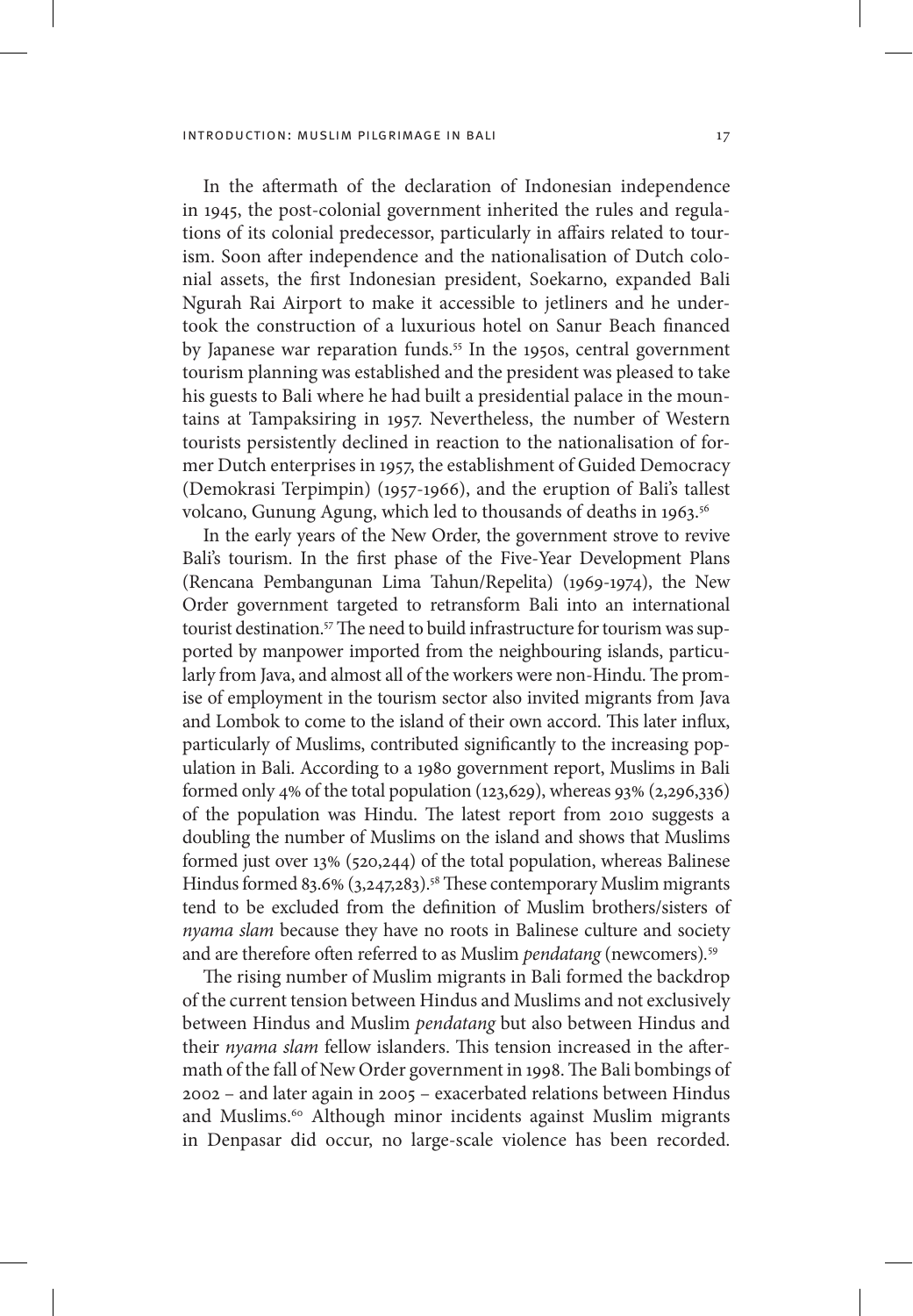However, the bombings crystallised the need for the Balinese to revive their Hindu identity in order to protect it from external invasions. The decentralisation policy of the post-New Order Indonesian government led to a greater regional autonomy and opened 'Pandora's identity box (*kotak Pandora identitas*)'.61 At present, the Balinese are redefining their regional and cultural identity through the promotion and protection of Balinese Hinduism, Balinese language, and customs (*adat*).62

The revival of Hindu identity is mainly echoed by the slogan of *Ajeg Bali* which was coined for the first time in May of 2002 during the launch of Bali $TV^{63}$  and it has figured predominantly in Balinese local politics, public debates and the media, especially after the drop in the tourism market as a result of two Bali bombings.64 *Ajeg Bali* is a Balinese discourse and movement and has several meanings.<sup>65</sup> Balinese anthropologist Degung Santikarma argues that the Balinese term '*ajeg',* which means 'hard, stable, or fixed', has a distinctly macho ring to it and resonates with the military bravery to challenge the economic domination of non-Balinese Indonesians in urban areas.66 *Ajeg Bali* mainly points to the need for socio-cultural self-defence against external influences and challenges – among others, Islam – by emphasising local knowledge and the central role of customary institutions.<sup>67</sup> It is a cultural revival that fosters a monolithic identity based on Balinese Hindu identity and the Balinese traditional village system (*desa adat/pakraman*) to protect Balineseness (*kebalian*) from external threats.<sup>68</sup> It manifests through 'a culture of fear' and 'the politics of suspicion' to external forces,<sup>69</sup> particularly those forces which Balinese Hindus consider the 'Muslim invasion'.

Despite the fact that *Ajeg Bali* especially targets contemporary Muslim migrants who are portrayed as undesirable and, even worse, as criminals, $7^\circ$  some observers predict that the negative projection of Muslim/Islam would likely go beyond Muslim newcomers and eventually also target Muslims with a longer history of being *nyama slam.*  Javanese migration to Bali is "perceived by the Hindu Balinese as a Javanese (and Muslim) invasion on different levels; moreover, 'Muslim' and 'Islam' became labels under which the Balinese started to subsume co-villagers originating many generations ago from Lombok (and other parts of Indonesia and beyond), and work migrants similarly became subsumed."<sup>71</sup> Therefore, it holds true that there has been a gradually-shifting discourse from being Balinese to exclusively original Hindu Balinese (*asli*), thus excluding Muslims with centuries-long family history of living in the island. The romantic slogan of *nyama slam* seems to have been subdued by *Ajeg Bali.* This is an interesting fact and during my field research I encountered many Hindu Balinese who retained the notion that being Balinese meant being exclusively Hindu.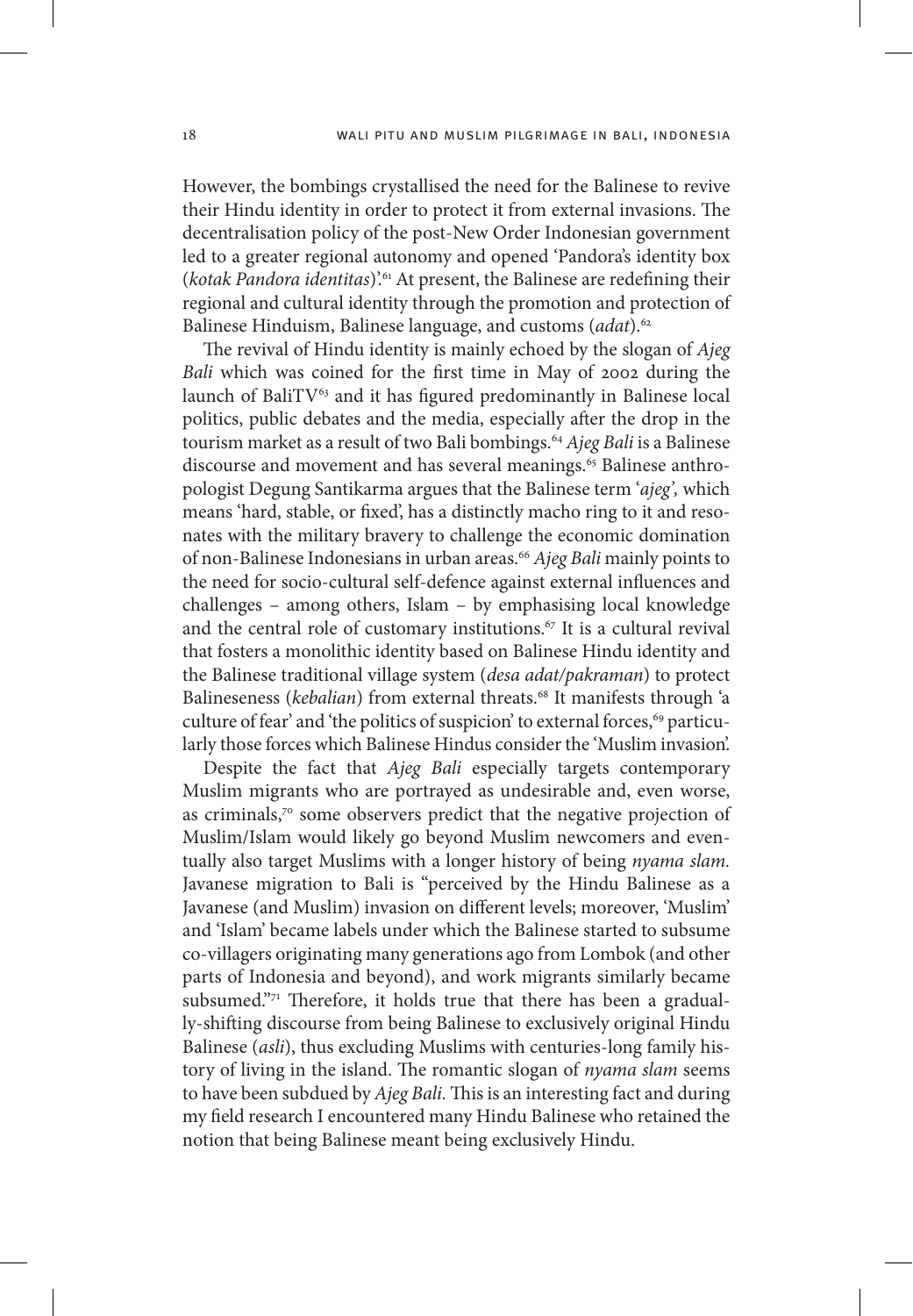Nevertheless, it is also misleading to argue that Muslims in Bali are a homogenous minority within the dominant Hindu society. Throughout the book, I avoid using the notion 'Balinese Muslim' and prefer to employ the concept 'Muslim Balinese'. A comparative study of Muslims in Egypt and Bali by Unni Wikan utilises 'Balinese Muslim' to describe Muslims in Bali.72 The same is also true for Fredrik Barth despite the fact he uses the word Balinese Muslim cautiously. For Barth, "Muslims who consider themselves Balinese generally have an idea of their family origins, whether from Bali-Hindu ancestors or from settlers arriving from Java, Madura, South Sulawesi (Buginese), or Lombok (Sasak)."73 Ako Mashino on the other hand sees the concept 'Balinese Muslim' as problematic because it reifies Balinese multiculturality and multiethnicity. For Mashino, 'Muslim Balinese' is the proper term to refer to people who identify themselves as both Muslim and Balinese, even though for many Hindus who see Balinese as synonymous with being Hindu the term 'Muslim Balinese' is problematic. 'Muslim Balinese' refers to an inter-generational category, such as Balinese ancestors with a long history in Bali. Muslim Balinese is also distinguished from the more recent economic Muslim migrants referred to as 'allochthonous Muslim *pendatang.*' 74 As Mashino argues, Muslim Balinese should be understood as an inter-generational category; between autochthonous *asli* and allochthonous *pendatang* or between Muslims with Balinese ancestors and contemporary migrants. Nevertheless, the notion of Muslim Balinese should also be closely scrutinised because the term has been coined mainly to simplify the plurality of Muslim Balinese who comprise of diverse groups of people who are ethnically as well as spatially fragmented. Muslims in Bali inhabit geographical areas defined by their genealogical and ethnic roots. Thus, to speak about Muslim Balinese is tantamount to talking about varied groupings, roots, diversities, as well as self-subscriptions based upon the notions of religion and ethnicity.

As for self-subscription, the identification of Muslim Balinese is problematic from the viewpoints of the Muslims themselves. Muslims in Loloan for example (discussed in chapter 4) hold the opinion that being Balinese means subscribing to Hinduism, a view that mirrors the exclusive characteristic of the identity. In contrast, Muslims in Candikuning (discussed in chapter 5) tend to identify themselves as autochthonous Muslim Balinese (*Muslim asli Bali*) – and have struggled for it – and see no contradiction between being Balinese and being Muslim. Muslims in Candikuning exemplify the concept Muslim Balinese. Despite the differences in self-subscription, both Muslims in Loloan and those in Candikuning share the same territory with regards to their relationship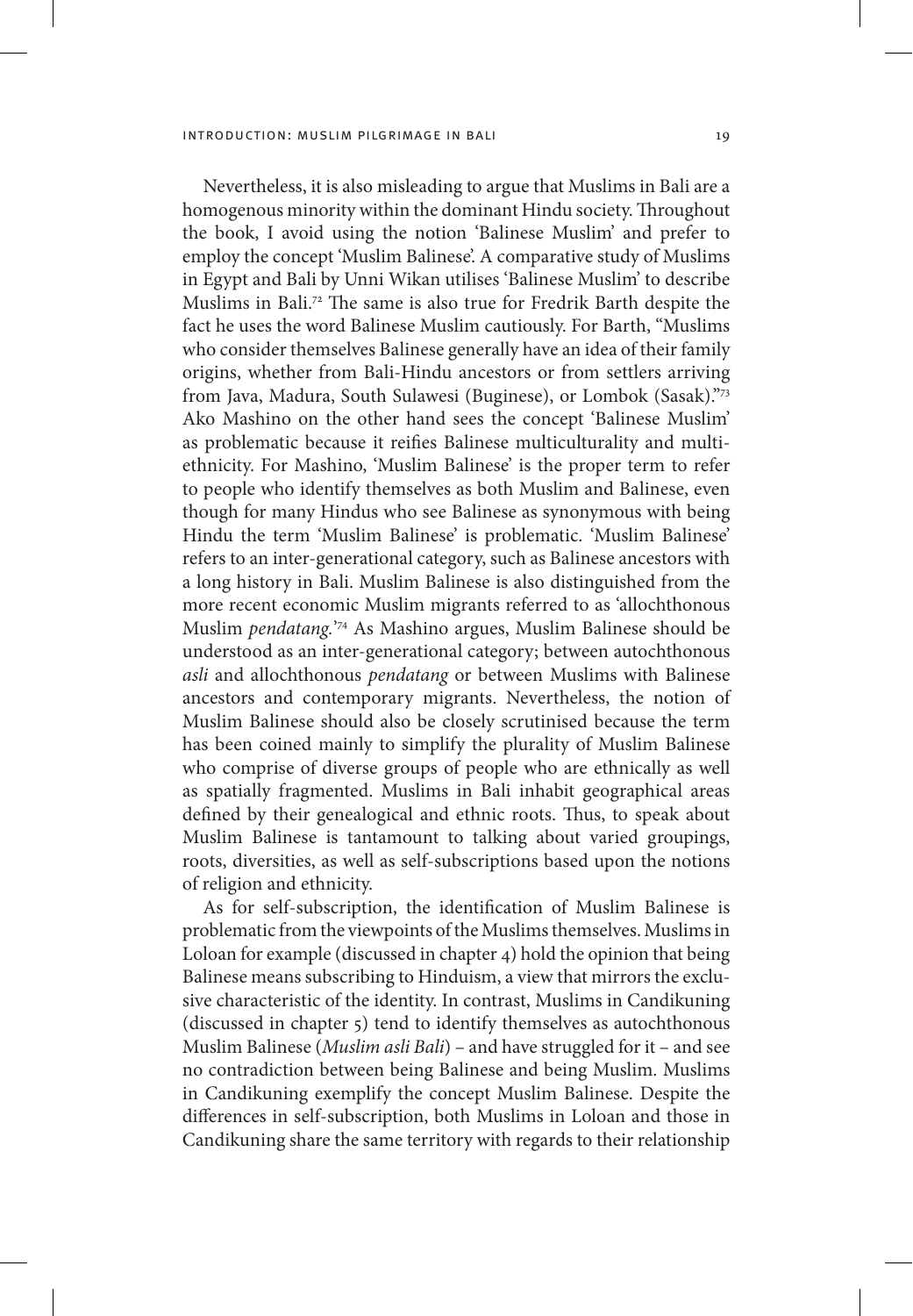with Muslim *pendatang* as they think that Muslim *pendatang* have not completely integrated into their society.75

Nevertheless, the distinction between the autochthonous *asli* and the allochthonous *pendatang* should not be approached exclusively from a single primordial category, like ethnicity, because situational categories such as class and economic status also play key roles in the formation of Muslim Balinese identity. In many cases, economic competition has created some distance between autochthonous Muslim Balinese and allochthonous Muslim *pendatang.* In Candikuning, autochthonous Muslim Balinese particularly feel the economic invasion of their allochthonous, in particular Javanese, Muslim brothers. As one of my interlocutors said "many Muslim *pendatang* manage to buy land in the village, whereas indigenous Muslims keep on selling their lands to *pendatang.* Moreover, an autochthonous Muslim is now even renting a house which was previously owned by his grandparents, but now belongs to a Muslim *pendatang.* They have indeed stolen our jobs." Thus, it holds true that primordial and situational categories, essential to comprehend the identity formation and the diversity of Muslims in Bali, have become intertwined and resulted in a mode of inclusion and exclusion between Muslims in contemporary Bali.

### Methodological Notes

The analysis of the wide-ranging issues this book addresses warrants the author to use a trans-disciplinary approach, combining history, area studies, and ethnography. As for area studies, this book tries to elucidate the various dynamics from a spatial perspective and to generate arguments from the fields in question,<sup>76</sup> while also allowing flexible definitions of spatial figurations.77 Historical analysis helps me evaluate the genealogy and the development of a tradition from a diachronic perspective. However, the scarcity of written sources on Muslim saints and on Islam in Bali in general has proven problematic. Therefore, this book relies heavily on data collected during the ethnographic fieldwork.

As this is an ethnographic study, I examine the triad-coordinates of pilgrimage studies as proposed by John Eade and Michael J. Sallnow: place, pilgrim, and text (culture).78 As for the notion of place, as argued by Jill Dubisch, the study of pilgrimage, by its very nature, violates notions of boundedness.79 Thus the complexities of pilgrimage studies allow me to use the 'mobile ethnography' and 'multi-sited ethnography' approaches.80 Andrea Novoa argues that mobile ethnography can be defined as mobile participant-observation with a particular focus on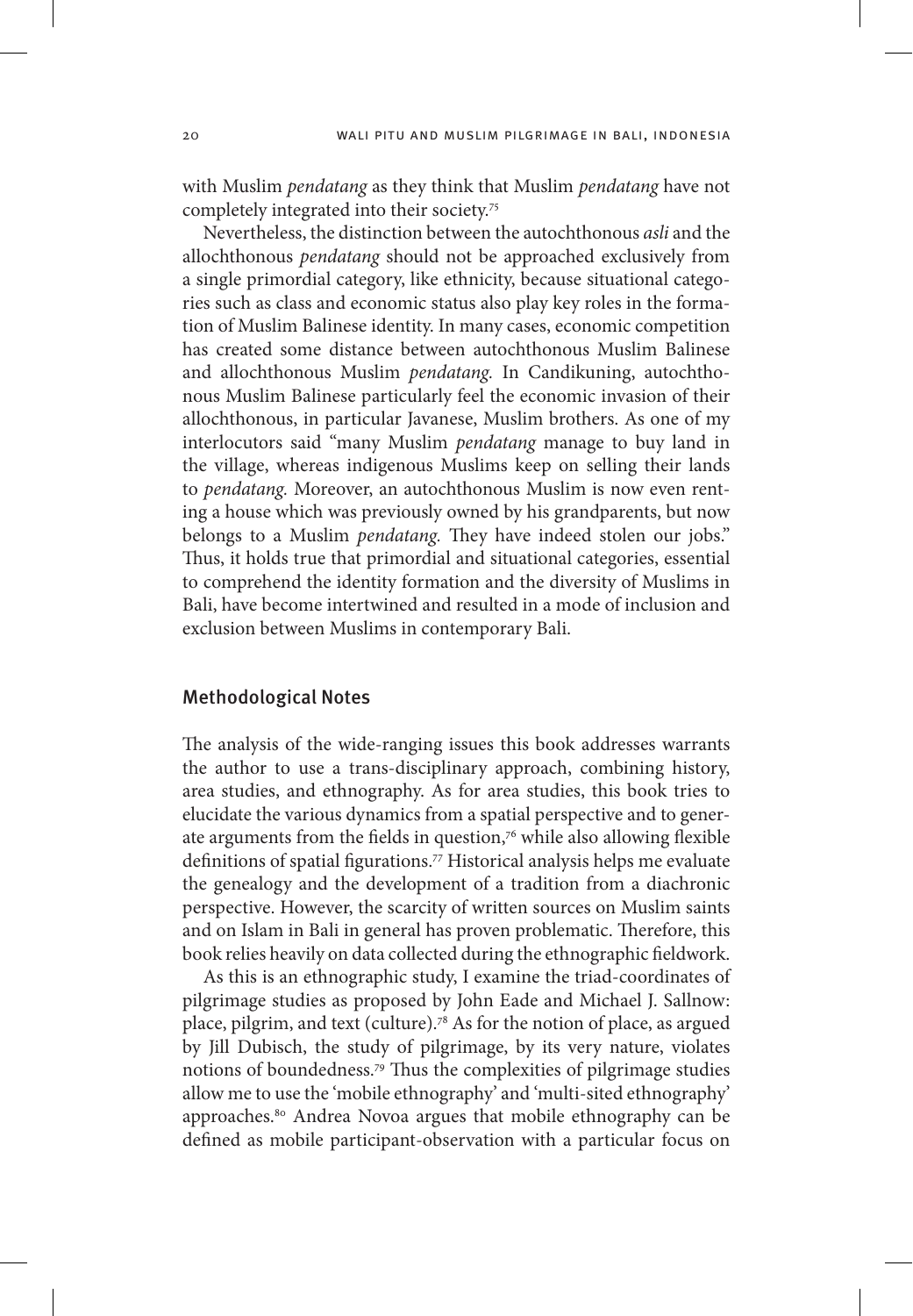mobile phenomena.81 As for multi-sited ethnography, George Marcus and Michael Fischer write that "rather than being situated in one, or perhaps two communities for the entire research period, the fieldworker must be mobile and cover a network of sites."<sup>82</sup>

# Fieldworks

I conducted an ethnographic field research from October 2015 to March 2016. This six-month period excludes my initial short field trips (between 1-3 weeks) in 2013 and 2014 in several sites in Java and Bali (see figure 1 and 2; the maps of the cities and villages where I did my field research). I particularly employed the '*follow the people*' and '*follow the stories*' 83 technique when visiting the graves of the Wali Pitu. I was a participant observer during all kinds of pilgrimage (both Hindu and Muslim) events. I also conducted 'ethnographic interviews'<sup>84</sup> with the pilgrims either individually or in groups. As for pilgrims travelling in a group, I tried to follow the experiences of the pilgrims by travelling with them to and from pilgrimage sites and I followed them on their return to their villages in Java, either as a fellow pilgrim or as *wisata religi* guide (*pemandu*). My ethnographic field research also included extensive stays in three villages to study the dynamics of the sites and the people who live in the areas surrounding the graves. In these villages, I carried out my ethnographic interviews in informal settings, like over dinner and in private houses and by attending religious gatherings in the villages. Most important were the night-long ethnographic interviews with pilgrims I met at the graves of the Wali Pitu.

## Selection of the sites

While studying the pilgrimage sites and their sociocultural dynamics in the villages where the graves are located, I paid close attention to the classic ethnographic principle of 'boundedness'. I was aware that in a multi-sited ethnographic study, deciding the observation sites might be problematic because it would entail the matter of the selectiveness or incompleteness of my multi-sited study.<sup>85</sup> Importantly, as Clifford Geertz writes, in Bali "there is no 'average' village, a description of which may well stand for the whole".86 Each village has its own characteristics and stands for a '*negara*' with a large degree of autonomy and plurality.<sup>87</sup> In the same vein, Fredrik Barth also writes "any single village [in Bali] will prove entirely inadequate as a specimen for understanding other communities".<sup>88</sup>

The selection of my field sites was territorially defined as it was based on the villages. It is worth noting that the term 'village' is problematic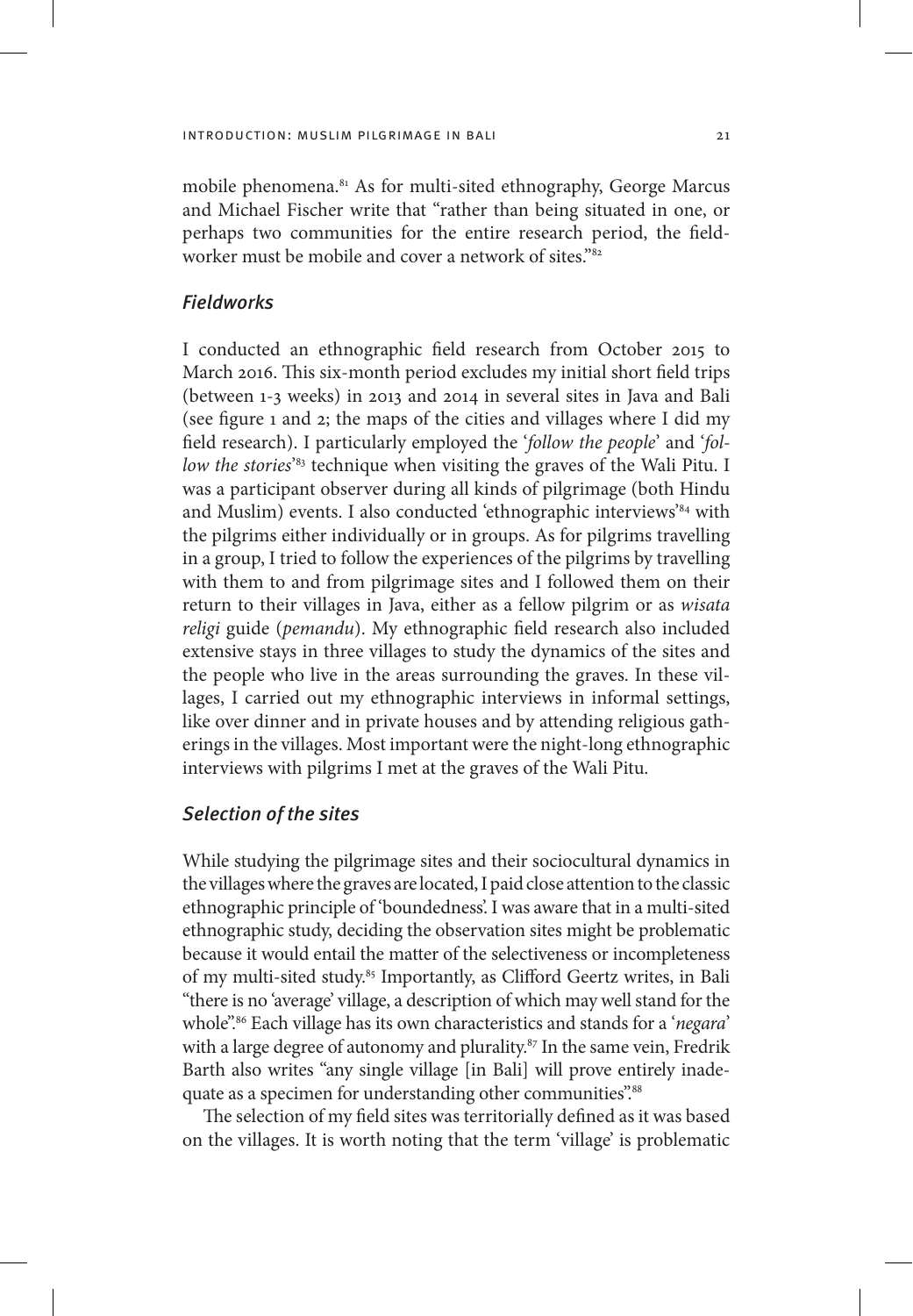because there are two forms of villages in Bali: the customary village (*desa adat*/pakraman) and the official village (*desa dinas*).<sup>89</sup> In this book, the term 'village' refers mainly to the *desa adat* as a cultural and territorial unit. The selection of the villages where I spent a significant amount of time to conduct my field research was a not random selection. It was based on two premises: firstly, the availability of a sacred grave deemed to be the tomb of a Wali Pitu and secondly, the ethnic composition and the religions of the villagers. As a result, my study examines three villages that reflect the general characteristics of a Balinese village and the diversity of Muslim communities in Bali. These villages display the contrasting ethno-cultural and religious characteristics of Balinese villages and at the same time are home to three of the graves of the Wali Pitu, i.e., the grave of Ali Bafaqih in the Muslim village of Loloan in west Bali, the grave of Habib Umar bin Maulana Yusuf al-Maghribi in the mixed Hindu-Muslim village of Candikuning in central Bali, and the grave of Mas Sepuh in the Hindu village of Seseh in south Bali (see figure 2).

Loloan is home to traditionalist Muslims. It is a Buginese Muslim village strongly influenced by Malay culture and so different from the Hindu-Muslim mixed village of Candikuning that shows a fair share of reformist Muslim influence and of Balinese culture. Muslims in Candikuning claim themselves to be 'autochthonous Balinese Muslims (*Muslim asli Bali*)', whereas the Muslims in Loloan strongly differentiate themselves from the Balinese since being Balinese exclusively implies being Hindu. The identity of the indigenous inhabitants of Loloan village suggests that being Loloan (*orang Loloan*), means to be Muslim, to have Buginese ancestors, and to speak the Loloan language (*bahasa Loloan*). Despite the different characteristics, both Muslim communities share the same view regarding the Javanese and Madurese Muslims who live in their villages and whom they consider as outsiders or 'allochthonous Muslims' (*Muslim pendatang*). As for the third field site, in contrast to Candikuning and Loloan, the village of Seseh in south Bali is a Hindu village. The only Islamic element in the village is the tomb of Mas Sepuh, which was transformed into the Hindu temple Pura Keramat Ratu Mas Sakti in 2013.

### Positionality and Challenges at the Field

Writing this book was primarily meant to record the emergence of a new tradition, which many Indonesian Muslims would otherwise not recognise and simply forget. Recording the invention of the Wali Pitu is challenging, particularly because I was raised in a religious environment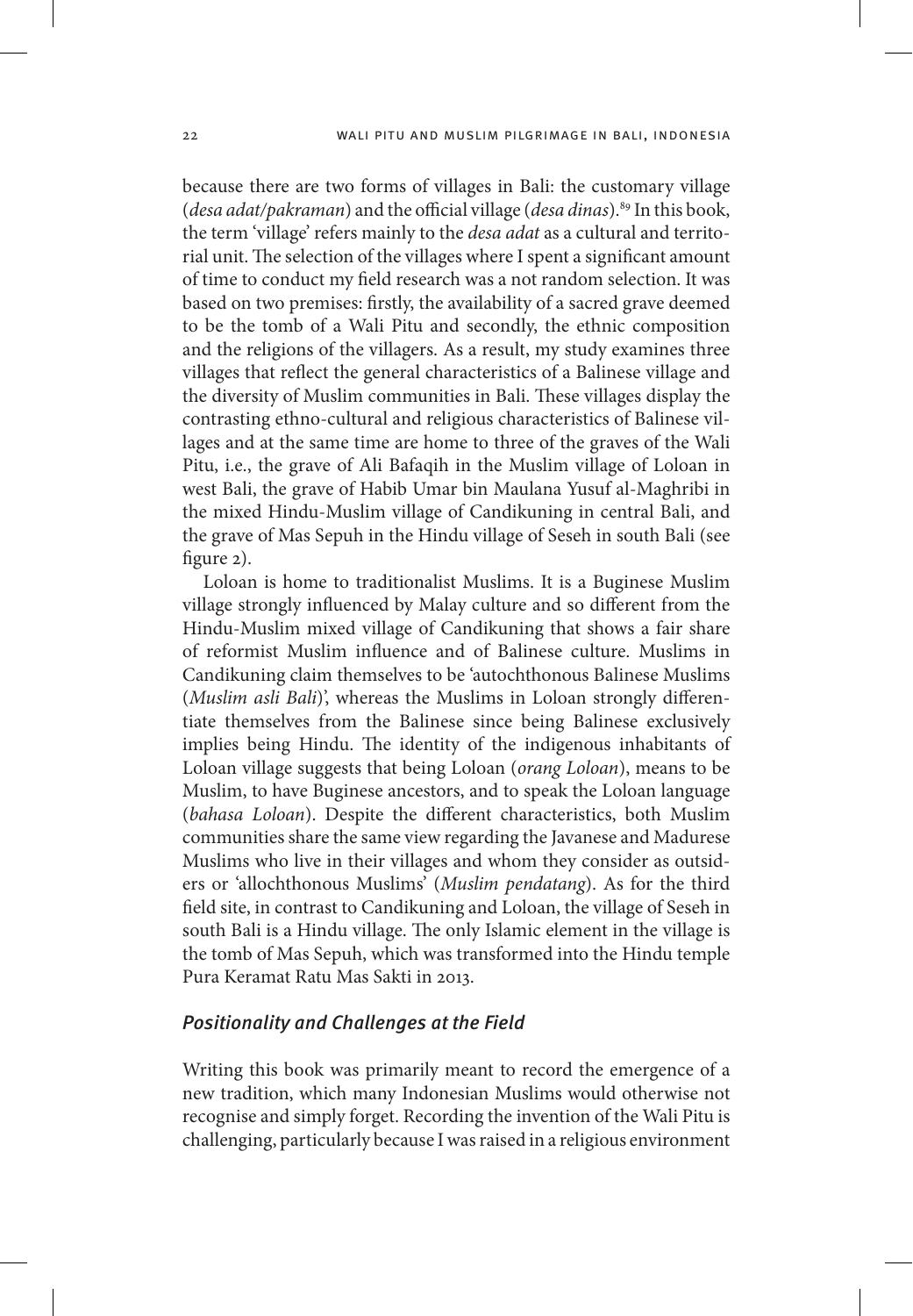and trained in a traditional Islamic boarding school (*pesantren*) where the cult of *wali* and *ziarah* were important parts of my beliefs and the rituals I performed. Indonesian Muslims growing up with this type of upbringing are often referred to as traditionalists, in contrast to puritan-reformist Muslims. Nevertheless, as I obtained my post-graduate education in the Netherlands for over a year (2007-2009) and got to know Western academic perspectives, some measure of critical distance emerged in my views towards the tradition into which I was born, thus making me a *halfie* that straddled tradition and modernity, so to speak.90 I am also fully aware that my Western educational background could also be reductive and potentially ignore epistemological complexities at work. Thus, my 'ethnography story' through this book only represents 'partial truths'.91

During my field research, I occupied five positionalities simultaneously. I was a Muslim researcher with a Western educational background, a Javanese Muslim, a traditionalist Muslim, a pilgrim (*peziarah*), and – by an unexpected opportunity – a religious tourist guide (*pemandu wisata religi*). These positionalities changed over time and the extent affected my relationship with my interlocutors. On several occasions I conducted my field research as a *wisata religi* tour guide*,* particularly when the appointed *pemandu* insisted that I replaced them as the *pemandu* of *wisata religi* groups in December 2015. In addition, for most of my Muslim interlocutors, I was simply a Muslim. Although I shared the same religion, my academic background as a student lucky enough to have had a modern academic training in a Western country caused some symbolic distance. I was mostly seen as a successful Muslim who had made some excellent achievements, which made me feel burdened. Often, they showed their admiration for my achievement by inviting me to their houses for private conversations, particularly about how to get scholarships to study abroad. On one occasion, I was invited to deliver a talk about studying abroad and getting a scholarship. In this way, I tried to intensify my communication with my interlocutors.

As a traditionalist Muslim with a high degree of familiarity with the tradition of saint worship, I was able to gain access to key persons in the field, enabling me to deeply connect with the tradition of which I had been part. I came to the graves as a pilgrim and participated in communal activities other pilgrims performed at the graves of the saints. I was familiar with all these Islamic rituals and had memorised the popular litanies (*dhikr*) often recited during Muslim pilgrimages, which benefited me, as the pilgrims trusted me and noticed that I shared the same tradition and was willing to engage intensely. However, to my Muslim interlocutors in Bali, my Javanese identity was more apparent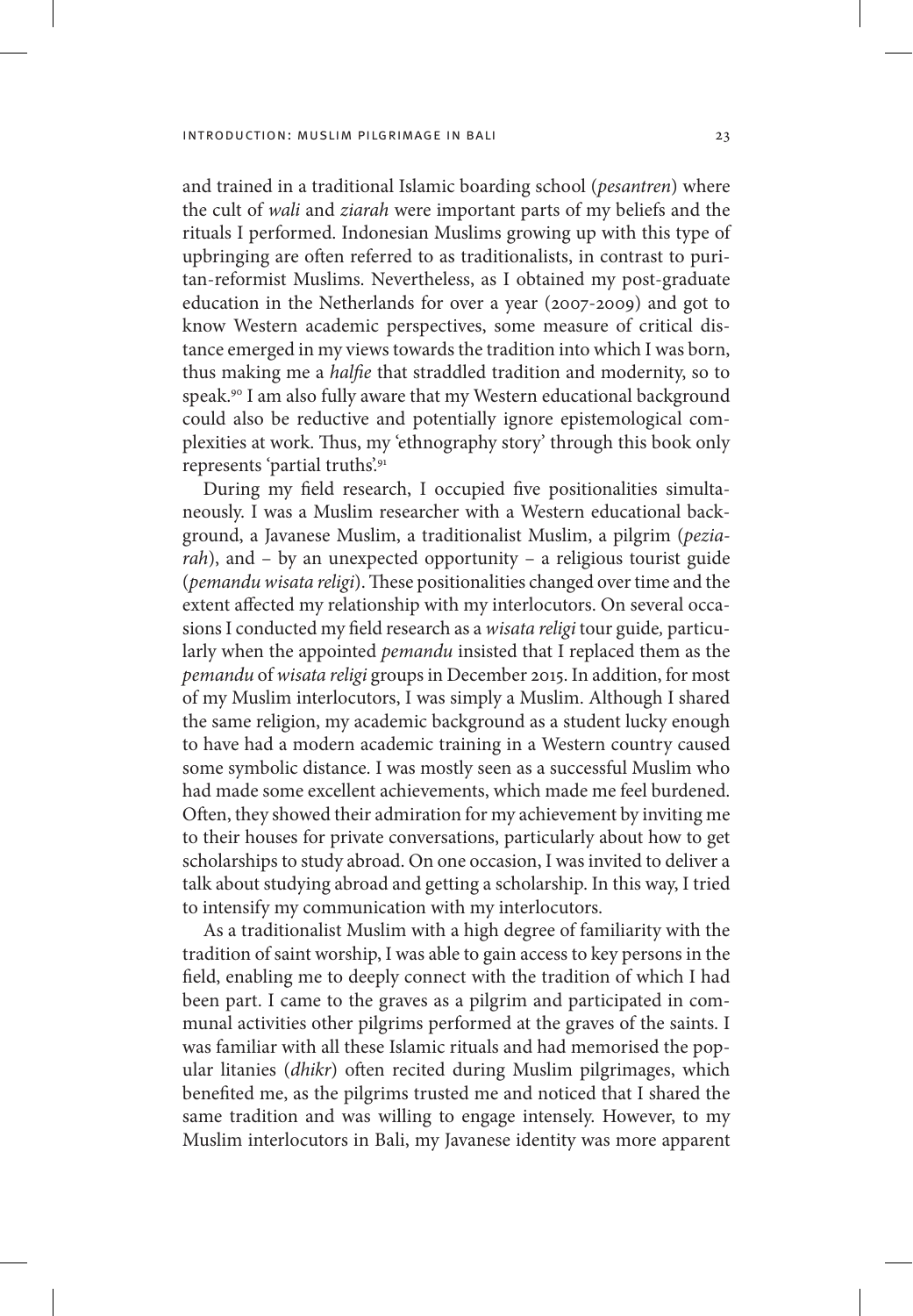and therefore I was considered a Muslim outsider (*pendatang*) who was doing research in their villages. There were also Javanese Muslims in the Balinese villages where I conducted my fieldwork, who were seen by the indigenous Muslim villagers as allochthonous. As such, they were not able to integrate fully with the other members of the villages. Although ethnic boundaries were drawn, my active participation in communal activities and my personal visits to villagers' private houses (*silaturahmi*) successfully minimised the symbolic segregation between myself, as a Javanese Muslim researcher, and the hosting Muslim Balinese communities.

My positionality as a Javanese Muslim became apparent when I participated in *wisata religi.* In the eyes of the *wisata religi* pilgrims who were mostly Javanese Muslims, I was a fellow Javanese Muslim and a pilgrim. My commands of Javanese and Madurese created more relaxing and informal situations where we managed to share personal – and sometimes secret – information. When I participated in *wisata religi* as a *pemandu,* the pilgrims naturally saw me as a Javanese Muslim who knew about the Wali Pitu and earned money as a *pemandu.* In any case, my participation as a *pemandu* gave me the opportunity to develop trust with other *pemandu*, especially unlicenced ones (*pemandu liar*) as well as with *wisata religi* organisers and pilgrimage *kiai* (*kiai ziarah*).

Conducting ethnographic fieldwork in the Hindu village of Seseh was interesting as it affected my positionality as a Muslim researcher. My Hindu interlocutors quickly identified me as Javanese (*nak jawa*) which also implied a Muslim, a positionality that contrasted with their identity as Balinese Hindus. Despite this religious distance, my Hindu interlocutors and I shared the same positionality with regards to the sacred grave of Mas Sepuh in Seseh. To my Hindu interlocutors, I was a Muslim pilgrim who also worshipped their sacred deity (*bathara*), Mas Sepuh, at their Hindu temple, Pura Keramat Ratu Mas Sakti. This offered me an unusual positionality as I was seen as a religious outsider but also as one who shared the same divine deity.

As for the challenges I met during my ethnographic fieldwork, each of the three field sites offered particular obstacles and opportunities which were closely linked to my positionality and with the matter of trust. Since many of my Seseh interlocutors were Hindu, understanding complex Hindu concepts posed a great challenge. To help me conduct my fieldwork at Mas Sepuh's grave in Seseh, I was mostly accompanied by a Balinese Hindu friend who very kindly and patiently explained Hindu and Balinese concepts. Wearing a *tridatu* bracelet<sup>92</sup> and a traditional Balinese ring (*Balinese-akik*) was one of the most helpful strategies to gain the attention of my Hindu interlocutors. There were also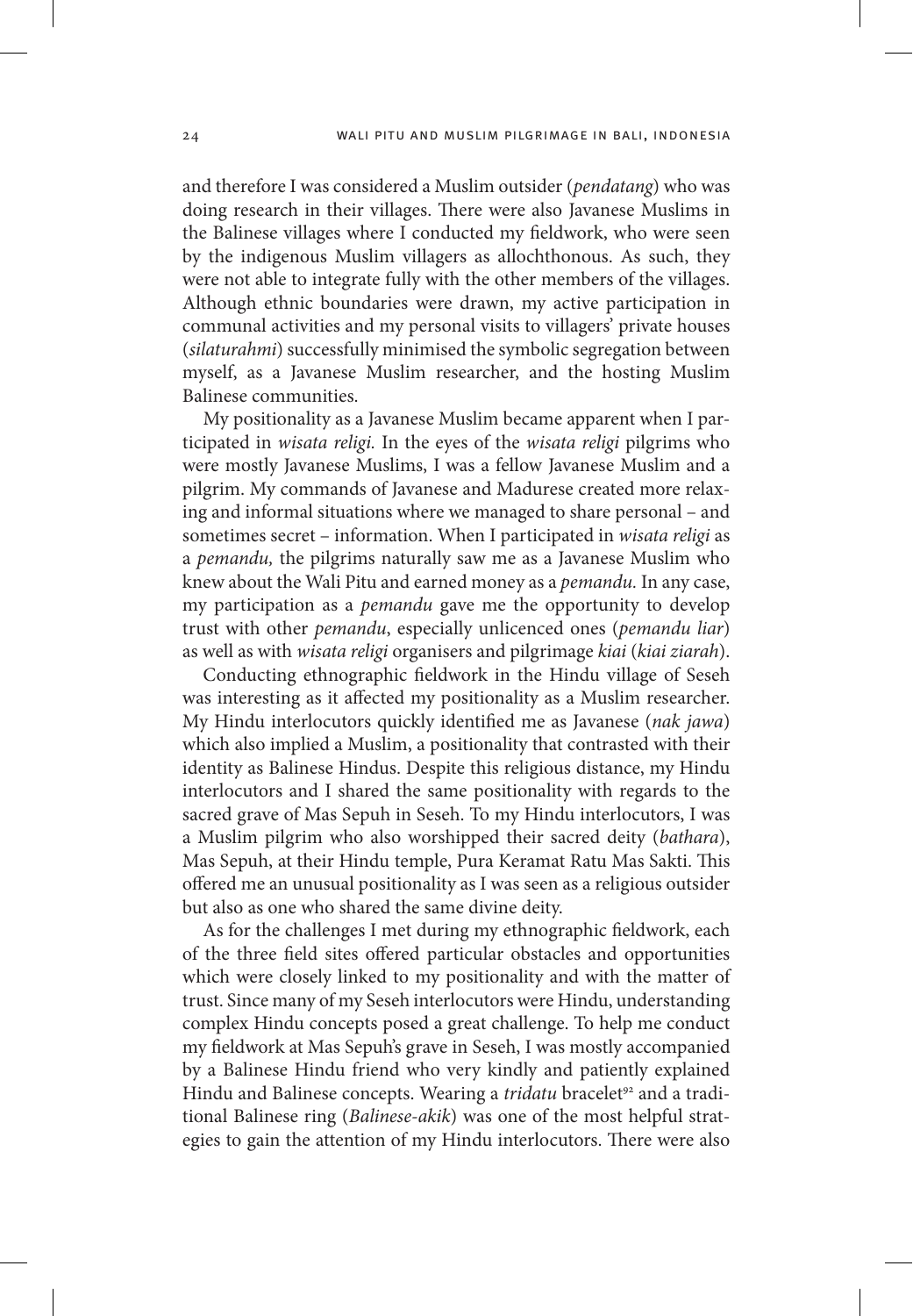occasions, notably when visiting Hindu temples, where I needed to wear appropriate Balinese traditional outfit (*baju adat*) for the purpose of respect. Moreover, the highlight of my fieldwork at Seseh was an extraordinary experience that involved 'trans-religious travelling', when the Hindu priest (*pemangku*) of Pura Keramat Ratu Mas Sakti suggested that I perform the Hindu rite of *pejati*<sup>93</sup> to obtain Mas Sepuh's 'divine permission' to do research on the temple and to participate in the annual *pujawali* Hindu ritual at the temple.94 For the *pemangku,* I was the first and the only Muslim who had ever been allowed to participate in the *pujawali* of the temple.

If Seseh required me to use excessive Hindu symbolism, Hindu attributes had to be dismissed when I conducted fieldwork in Loloan. Muslims in the village differentiated themselves from the majority Hindu population by abandoning Balinese symbols and simultaneously by emphasising Islamic ones, such as wearing Muslim *sarung* and cap (*kopyah*)*.* Compared to my field research in Seseh, approaching my interlocutors in Loloan was easier, not because they saw me as a Muslim, but because of my traditionalist Muslim identity, which most Loloan villagers also shared. However, this is not to say that conducting fieldwork in Loloan was without problems. My biggest obstacle was the very fact that the concept of the Wali Pitu and the designation of Ali Bafaqih as the saint of Loloan were contentious issues that manifested themselves in the constant conflict between important family circles in Loloan and other villagers.

Doing field research in the village of Candikuning, with its own societal dynamics, came with yet another challenge, namely the rough access to Habib Umar bin Maulana Yusuf al Maghribi's grave. The grave is located on the top of Mount Tapak and can only be reached after a long steep walk. I had to visit this remote grave in order to spend several days with the pilgrims. Sleeping next to the grave was the only option during my fieldwork in Candikuning because it was the only roofed structure in the area. In addition, there was neither electricity, phone signal, nor a shop selling food supplies. However, I spent most of the time conducting my fieldwork in the village of Candikuning, where the religious dynamics among the villagers were very intriguing. Islamic reformism strongly reverberated through the dominant Muslim *desa adat* officials who opposed traditionalist religious practices and contested the presence of a pilgrimage site in the village. Participating in religious gatherings gave me important insights into the dynamics of intra-Muslim relations and the contestation of the grave as a pilgrimage site in the village.

In general, the most common challenge was my interlocutors' initial reservation about my status, as it was unclear for them whether I was an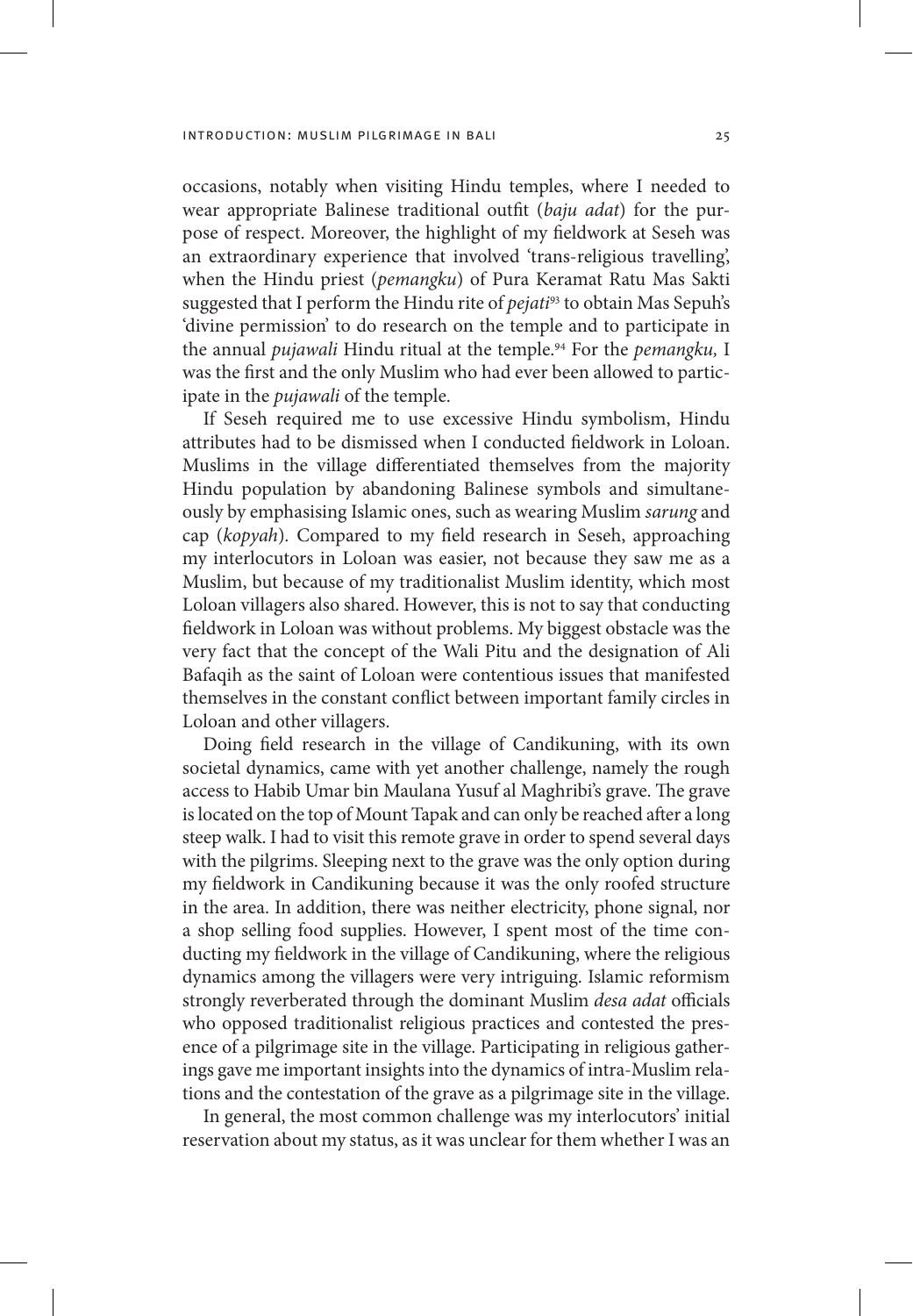insider or an outsider which often led to trust issues. Apart from these challenges I would also like to address the safety issues I faced during my fieldwork as I observed the activities of spiritual wandering (*tirakat*) pilgrims. Their extensive presence at one site could lead to suspicion from the community living nearby, which once translated into arrest either by the locals or security officers. This is what happened following the twin bomb blasts on 14 January 2016 in Jakarta. The Javanese wandering pilgrim Isnain whom I accompanied during his spiritual journey for several days in Bali was arrested by a squad of police officers at Mas Pakel's grave<sup>95</sup> in Karangasem, east Bali. When Isnain was arrested, I learned that I was on the police's wanted list. The police made me report my presence at the police office in Candikuning, which led to the case being closed. Thus, in general during ethnographic field research, researchers have to be prepared to deal with their interlocutors' possible trust issues and misunderstandings. No matter how well prepared researchers are, things outside their control – in my case, national security – may lead to misconceptions that may affect their safety.

## Outline of the Book

Comprising of six main chapters (excluding the introduction and the conclusion), this book is divided into two parts, mirroring the two paradoxical elements of the pilgrimage: the mobile and the static sites, which also reflect the methodological approach taken in writing this book that integrates the principles of multi-sited ethnography and the boundedness of classical ethnography. Part 1 (chapter 1, 2, and 3) echoes the former, whereas Part 2 (chapter 4, 5, and 6) mirrors the latter.

Part 1 (Java and Bali in the Invention of the Wali Pitu) deals with the travelling tradition, both in terms of text and people. It looks at the travel of the saint worshipping tradition rooted in Java which recently travelled to the Hindu island of Bali and the pilgrimages of Javanese Muslims to Bali to the graves of the Wali Pitu. Chapter 1 provides a general examination of Muslim saint veneration and pilgrimage in Indonesia. This chapter deals with various local concepts that are essential to comprehend the characteristics of saint worship in Indonesia and it focuses on the Wali Sanga and the contemporary emergence of new sacred sites. Chapter 2 looks at the invention of the Wali Pitu in Bali. It discusses the biography of the inventor of the Wali Pitu, Toyyib Zaen Arifin, and elaborates the four essential elements in the invention of the Wali Pitu: authority, memory-making, canonisation, and branding. Chapter 3 will offer a more concrete discussion of the intertwining